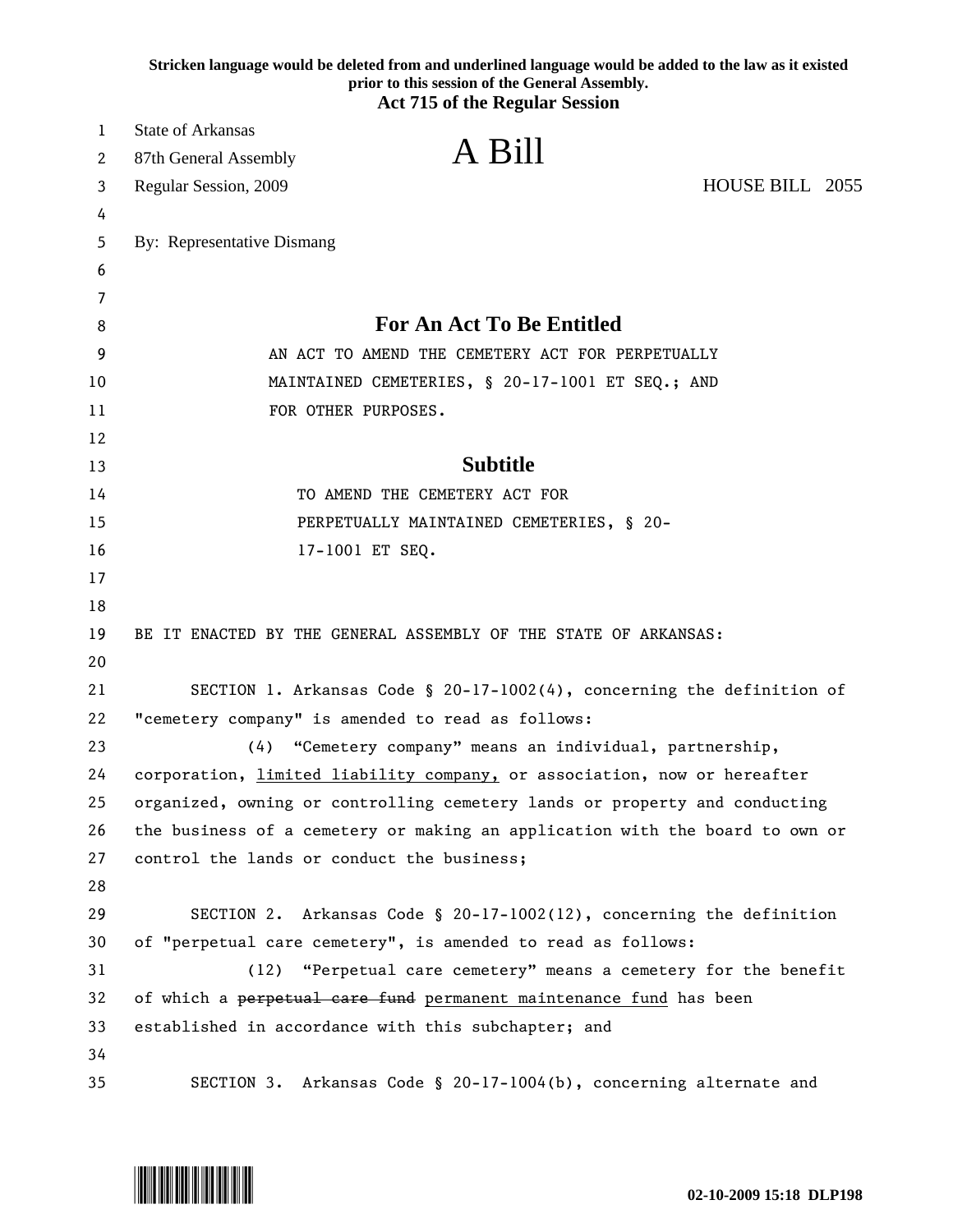**HB2055** 

1 disqualified board members, is amended to read as follows: 2 (b)(1) The Governor shall appoint one (1) alternate member for the 3 same term and having the same qualifications as a regular member. This member 4 shall substitute for any regular member when a conflict of interest 5 disqualifies a regular member. 6 (2) Whenever If a matter comes before the board involving a 7 cemetery in which any a member has a financial interest, then the member 8 shall be is disqualified from participating in the discussion or vote on the 9 matter, and the alternate member shall substitute for the disqualified member 10 in that instance only. 11 (3) The alternative member shall substitute for an absent member 12 if necessary to constitute a quorum under § 20-17-1005(c). 13 14 SECTION 4. Arkansas Code § 20-17-1007(a)(2), concerning the number of 15 examiners from the Securities Department that may examine a cemetery company, 16 is amended to read as follows: 17 (2) However, all examinations shall be conducted by a single 18 examiner at least one (1) examiner or board member, and the examinations 19 shall be conducted only pursuant to an order of the board. 20 21 SECTION 5. Arkansas Code § 20-17-1009 is amended to read as follows: 22 20-17-1009. Permit - Investigation by Division of Health of the Department of 23 Health and Human Services. 24 (a) Upon receipt submission of an application to the Arkansas Cemetery 25 Board for the issuance of a permit for a new cemetery or for an extension of 26 the boundaries of an existing cemetery, the Arkansas Cemetery Board shall 27 cause applicant shall request that the Division of Health of the Department 28 of Health and Human Services Department of Health to make an investigation of 29 investigate the proposed cemetery location or extension, with respect to a 30 sanitary viewpoint to determine if the proposed new or expanded location will 31 be sanitary. 32 (b) In making the investigation, the division department shall take 33 into consideration the proximity of the proposed cemetery $<sub>\tau</sub>$  or extension $<sub>\tau</sub>$  to</sub></sub> 34 human habitation, the nature of the soil, the drainage of the ground, the 35 danger of pollution of springs or streams of water, and such any other

36 conditions as would bear upon the situation concerning whether the proposed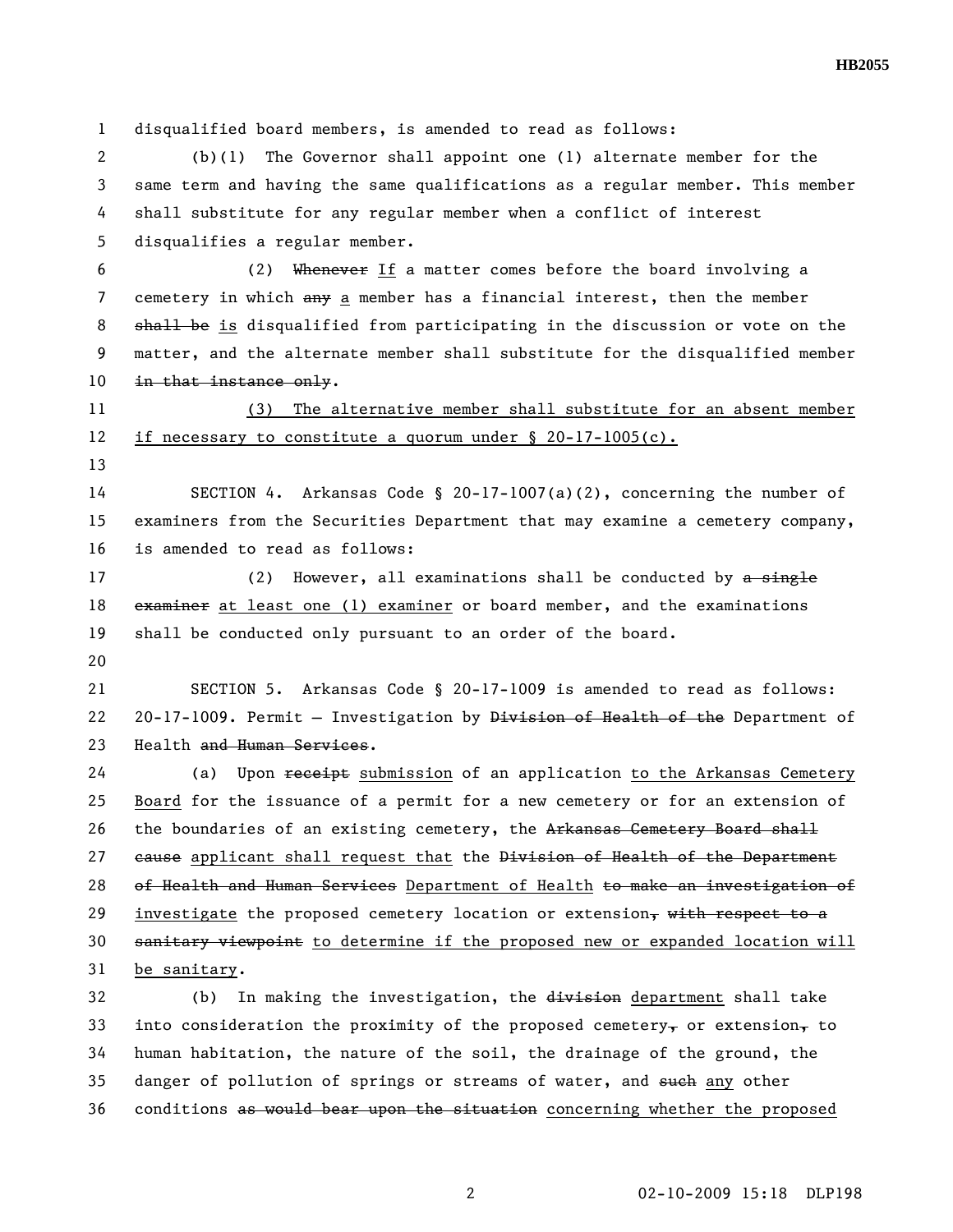1 new or expanded location will be sanitary.

2 (c)(1) Having completed this After completing the investigation, the 3 division department shall promptly submit in writing its approval or 4 disapproval of the proposed new or expanded location from a sanitary 5 standpoint to the board.

6 (2) If the division department disapproves the proposed cemetery 7 location or extension, further action on the application shall be suspended 8 until the applicant acquires a location which meets with the approval of the 9 division department or until other action, as necessary, is taken.

10 (d) The cemetery shall pay the division department any fee required by 11 law.

12

13 SECTION 6. Arkansas Code § 20-17-1010(a), concerning the investigation 14 and approval of a cemetery company's permit application, is amended to read 15 as follows:

16 (a) If the cemetery company has fully complied with this subchapter 17 and if the Division of Health of the Department of Health and Human Services 18 Department of Health approves the location of the new cemetery or the 19 extension of the boundaries of an existing cemetery, then the application 20 shall be submitted to the Arkansas Cemetery Board for investigation and for 21 approval or disapproval.

22

23 SECTION 7. Arkansas Code § 20-17-1011(a), concerning the amendment of 24 a cemetery company's permit, is amended to read as follows:

25 (a) Whenever it is proposed that any cemetery subject to this 26 subchapter amend its present permit, whether for construction of a mausoleum, 27 reduction of boundaries, reduction or increase in percentage of gross sales 28 proceeds to be placed in the permanent maintenance fund, or other amendment, 29 then the cemetery company shall file an application for amendment of the 30 permit.

31

32 SECTION 8. Arkansas Code § 20-17-1011(b)(4)(B), concerning the 33 requirements of an application for the construction of a mausoleum or similar 34 structure, is amended to read as follows:

35 (B) A report of the inspection of the plans by the 36 Division of Health of the Department of Health and Human Services Department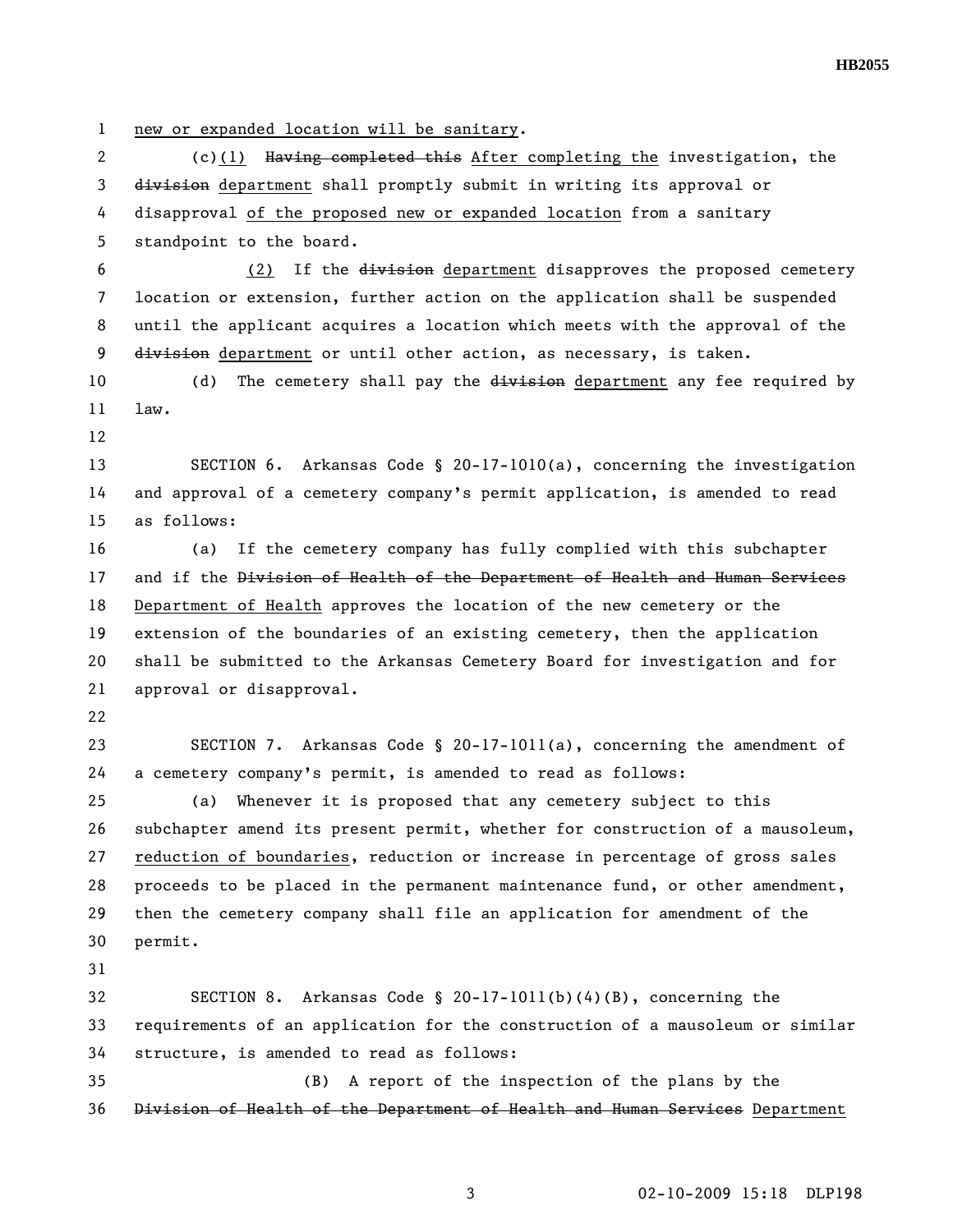**HB2055** 

| $\mathbf{1}$   | of Health;                                                                    |
|----------------|-------------------------------------------------------------------------------|
| 2              |                                                                               |
| 3              | Arkansas Code § 20-17-1021 is amended to read as follows:<br>SECTION 9.       |
| 4              | 20-17-1021. Disposition of contributions and fees.                            |
| 5              | All contributions imposed pursuant to under this subchapter shall<br>(a)      |
| 6              | be:                                                                           |
| $\overline{7}$ | (1) deposited Deposited into the respective permanent                         |
| 8              | maintenance fund of the cemetery company upon which the contribution is       |
| 9              | imposed; and                                                                  |
| 10             | Paid within forty-five (45) days of imposition.<br>(2)                        |
| 11             | All fees imposed pursuant to under this subchapter shall be paid<br>(b)       |
| 12             | to the Arkansas Cemetery Board.                                               |
| 13             |                                                                               |
| 14             | SECTION 10. Arkansas Code § 20-17-1024 is repealed.                           |
| 15             | 20-17-1024. Preexisting cemeteries.                                           |
| 16             | (a) All cemetery companies in existence at the time of the passage of         |
| 17             | this act shall be permitted to continue operation under their present permits |
| 18             | except that those cemetery companies which are subject to this subchapter and |
| 19             | have not been filing annual reports with the Arkansas Cemetery Board shall,   |
| 20             | by January 1, 1978, file the following information and shall be subject to    |
| 21             | the jurisdiction of the board:                                                |
| 22             | (1) The name of the owner and operator of the cemetery and a                  |
| 23             | statement of the form of business organization, that is, corporation,         |
| 24             | nonprofit corporation, partnership, etc., along with a copy of the article,   |
| 25             | bylaws, or applicable organization documents;                                 |
| 26             | (2) The location and legal description of the cemetery,                       |
| 27             | including a survey and map of the cemetery delineating the lots, plots,       |
| 28             | pathways, etc.;                                                               |
| 29             | (3) The rules and regulations for the use, care, management, and              |
| 30             | protection of the cemetery, including a list of lot prices and all charges    |
| 31             | and assessments made by the cemetery company;                                 |
| 32             | (4) Details concerning the permanent maintenance trust fund                   |
| 33             | including a copy of the trust agreement, the name of the trustee, the report  |
| 34             | of the trustee, etc.;                                                         |
| 35             | (5) A copy of the present permit and proof of registration with               |
| 36             | the Division of Health of the Department of Health and Human Services;        |